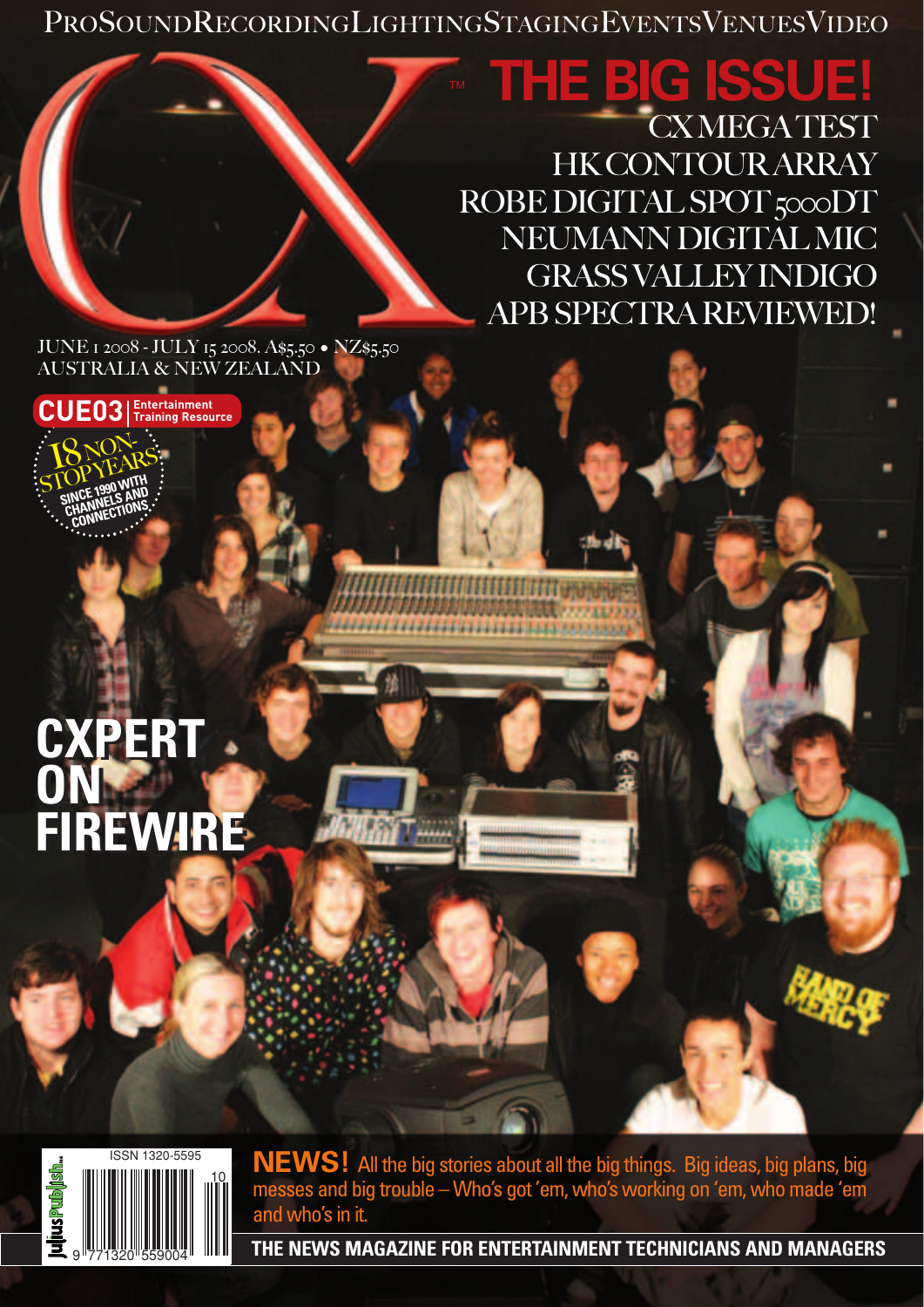## **DIGITAL MICROPHONES? IT CAN'T BE DONE…**



The new Solution-D family of microphones from Neumann lands squarely in a market sector that never previously existed.

#### **By ANDY MACKENZIE**

**MULLA** is the analogue devices, and<br>but Neumann have brought the digital<br>but Neumann have brought the digital been analogue devices, and the capsules always will be conversion process closer to the capsule than ever before. The Neumann company has a long and distinguished history of innovation in the recording field. The organisation lays claim to many substantial developments including the first condenser microphones, stereo microphones, phantom power and a host of others. This latest foray into R&D is intended to address what Neumann's engineers have identified as a significant weakness in current recording technology.

The idea goes something like this – analogue systems need buckets of headroom and every stage of analogue audio processing contributes its own little bit of noise and non-linear distortion. Digital transport and processing introduces neither noise nor distortion. So…if we're going to convert it to digital anyway, we may as well do it as early as possible and eliminate as much of the analogue processing as we can thus reducing the distortion levels and improving the dynamic range.

To achieve this, Neumann have eliminated the analogue processing from the equation. The signal leaves the capsule and is immediately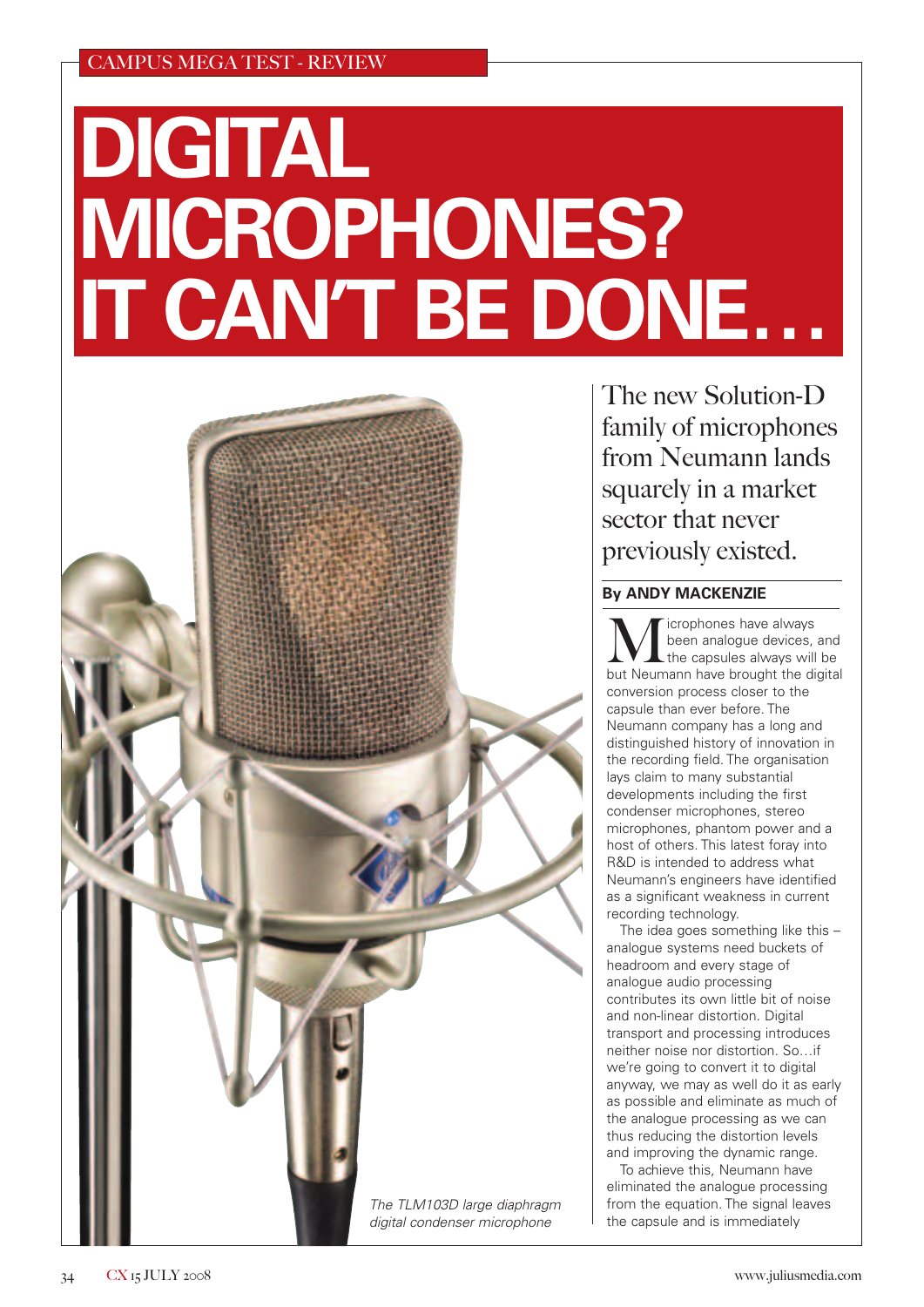#### CAMPUS MEGA TEST - REVIEW

converted to digital. The electronics in the microphone are all digital and offer some degree of processing before the signal even leaves the mic. When the signal does leave the mic, it is coded according to the AES 42 standard – this is not the same as AES/EBU, it is a specially designed format specifically intended for use with digital microphones.

AES 42 goes both ways. It carries phantom power and control data to the microphone and digital audio away. While the cable uses standard 3 pin XLR connectors, this is no ordinary mic cable. As with all digital systems, AES 42 requires a substantially greater bandwidth than normal audio cable is designed for, so you need to use an appropriate digital cable. Consoles and other devices with AES 42 inputs aren't real common as yet, but I won't be surprised to see option cards for it appearing as the format gains support. Once this happens, the console could control all the user adjustable parameters of the mic: output level, polar pattern, limiter settings, the lot. Cool, huh?

In the meantime, you have a couple of options for getting the signal into your console or recorder. The simplest is to use a connection kit. which is a little device that will supply power to the mic and convert the output to a different format. These are available with either S/PDIF or AES/EBU outputs. The downside of the simple connection kit is that you can't take advantage of the microphone control options. If you



KM184D

use the DMI-2 controller and the RCS software you have access to all the microphone control features and you can plug in two microphones. The output of the DMI-2 is standard AES/EBU.

At this stage the digital range doesn't go as far as the analogue range from Neumann, but there is a pretty good variety in the microphones available. The KM D series is a digital version of the KM18x series and is available with a range of capsule heads for different polar responses. If you're looking for a large diaphragm condenser, you've got two possibilities. The TLM103D is, as you would expect, a digital version of the TLM103 cardioid condenser, while the D-01 is the flagship multipattern model. All the microphones can operate at any of the industry standard sample rates from 44.1 to 192kHz and produce 24-bit resolution, so system compatibility shouldn't be a problem.

#### **WE TESTED IT**

CX spent some time playing with the KM184D downstairs in the recording studio, and we were frankly impressed. The mic was set up on a

### **New Australian Office!**

).<br>Rufareer opportunities please visit ww





Riedel Communications Australia Pty Ltd. • South Sydney Technology Park • 68/45-51 Huntley Street • Alexandria 2015 • Australia • www.riedel.net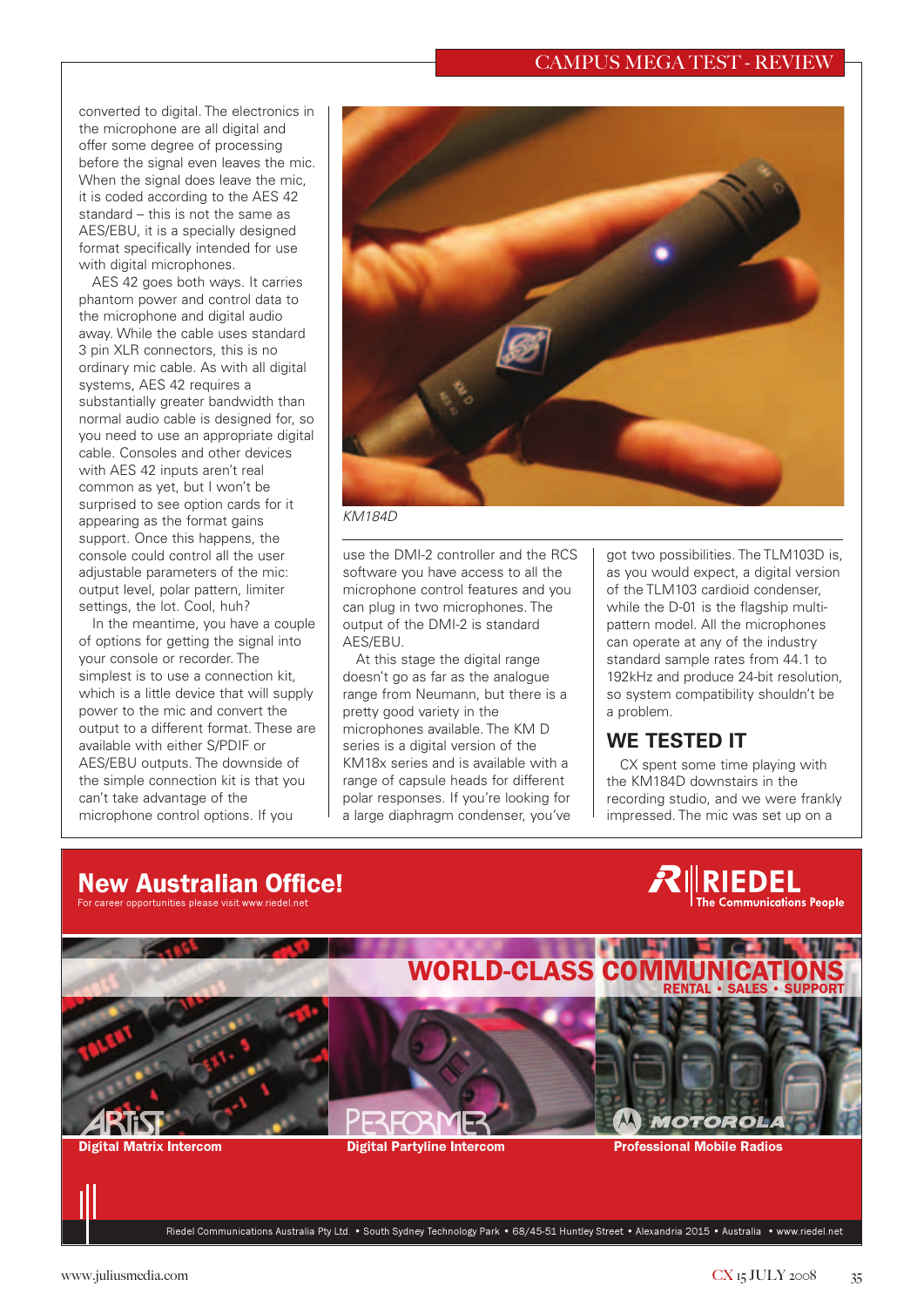

#### **SENNHEISER, NEUMANN AND THE SYDNEY OPERA HOUSE**

A new 'sound partnership' between Sennheiser, Neumann and the Sydney Opera House was announced on the 18th of April. Described as a 'partnership of excellence', the deal will see the Opera House equipped with a broad selection of microphones from the Neumann and Sennheiser range

Sennheiser and Neumann have similar arrangements in place with a number of leading opera houses and concert halls in other parts of the world, and the benefits flow both ways. For Sennheiser and Neumann it offers both a visible marketing tool and a valuable way of keeping track of the effectiveness and reliability of their products in demanding real world environments. For the various sound partners, the benefits include ready access to the latest in equipment as well as service and support.

"Sydney Opera House has used Sennheiser and Neumann microphones since opening its doors, and is thrilled that both companies are now official corporate partners. Using their microphones is a unique opportunity for us to be aligned with the best in the industry," said Sydney Opera House Technical Director, David Claringbold, during the official announcement.

Susanne Seidel, President of Global Marketing at Sennheiser, and Wolfgang Fraissinet, Neumann's President of Marketing and Sales, were also enthusiastic about the partnership, saying that Sennheiser and Neumann are "…pleased to have the opportunity to officially provide Sydney Opera House and its artists with our products…" and "…looking forward to working together closely with our new partner…"



Wolfgang Fraissinet, Susanne Seidel and David Claringbold

stand in the studio and we did some listening tests, comparing it to a similar analogue microphone using the onboard preamp in the DM2000.The first very obvious point of difference is the noise floor – the digital mic just didn't seem to have one. Cranking every bit of gain we could get through the console and the monitors didn't show up any discernible noise, despite giving enough gain that I could hear myself tapping my fingers on the console.

At similar gain levels the analogue mic's noise floor was extremely apparent. Given that the gain levels were wildly unrealistic for any practical application, is the difference enough to be significant? I think so, especially when you consider that in most cases you would be using multiple mics, each of which adds to the noise floor.

The sound of the mic was crisp and accurate without any obvious colouration. As a cardioid capsule it shows some proximity effect, but this is not excessive or obtrusive. I can see this mic working in a wide range of applications and its strengths would show particularly well when used with quiet sources where noise often becomes an issue.

I can also see it filling a role in live environments like choir and lectern miking where the small size and low reflectivity finish would make it visually unobtrusive at the same time as the zero noise factor helped in traditionally high-gain applications.

#### **HOW MUCH DOES IT COST?**

Well, more than the analogue versions, but perhaps not as much as you might think…

The basic starter kits, consisting of a KM184D microphone and a conversion kit is a reasonably inexpensive option at \$2099 suggested retail, but at the big end of town the D-01 with a DMI-2 controller is a shade over nine thousand. But to be fair, high end studio microphones have never been cheap and neither have the other components in the signal path. When you consider that the D-01 is a top of the line multi-pattern Neumann condenser with complete remote control and very, very impressive performance specs, it starts to look pretty reasonable. Add to that the fact that it eliminates the need for an analogue mic pre and you can see a serious market.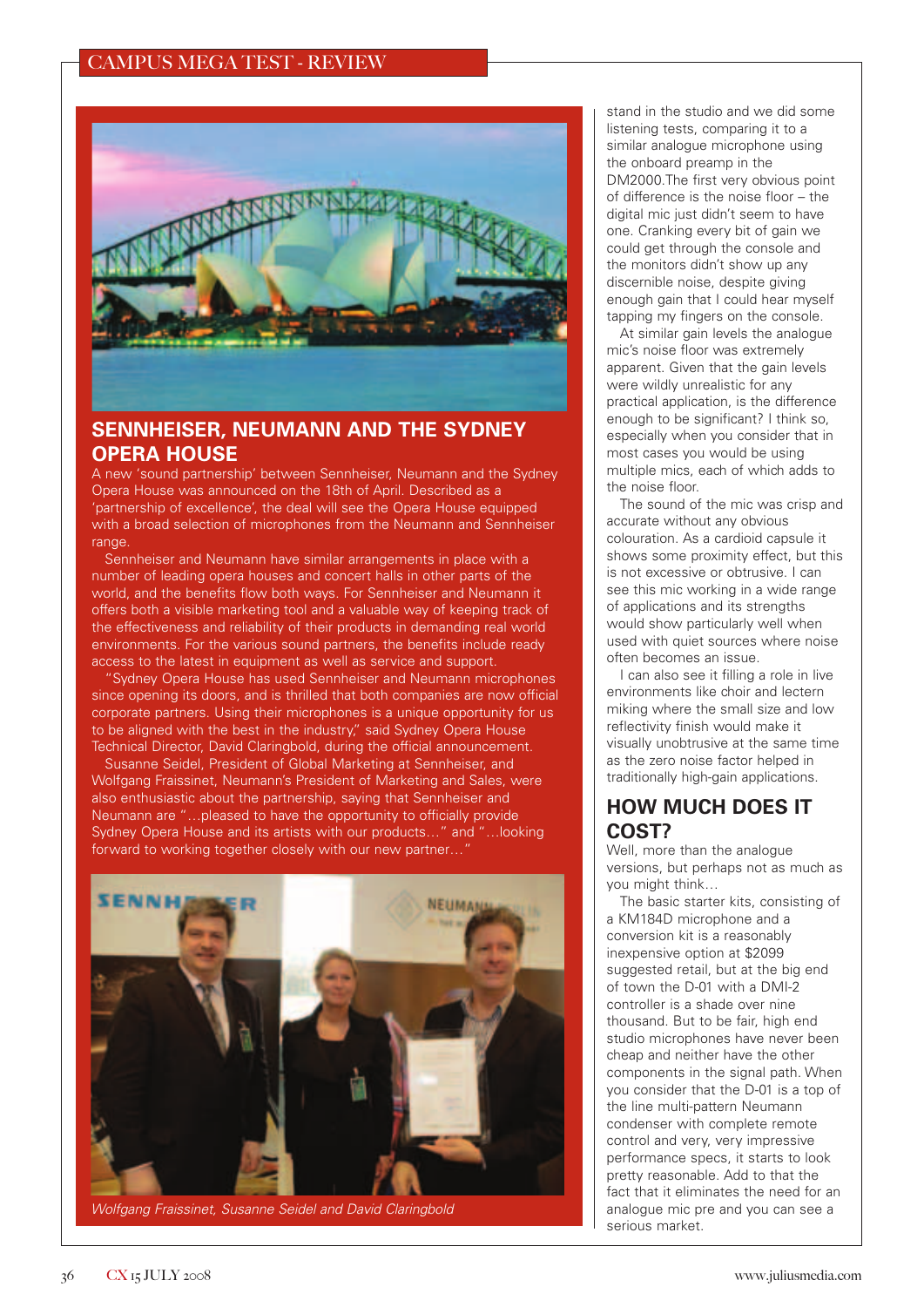# new age

## **PowerH** SERIES

the new age of power

Up to 7kW, only two rack units high, and weighing a mere 14.5 kg! With the PowerH Series, Dynacord has opened a new chapter in the history of professional high-powered power amplifiers. The 3-stage grounded bridge Class H topology and an extremely stable, state-of-the-art floating switchmode power supply guarantee the ultimate in efficiency, absolute reliability, and audio performance of the very highest quality.

PowerH power amplifiers are ready for integration into IRIS-Net"-based networks. Retrofittable remote modules allow complete system supervision and remote control combined with DSP-functions that include ultra-precise FIR filters and optimized algorithms for loudspeaker protection.



**TRIBNed** 

H 5000



**RCM-26** Dual Channel Controller<br>Remote Modul



**Bosch Security Systems** James Ruse Business Park, Unit 2C, 6 Boundary Rd, Northmead NSW 2152 For more information call (02) 9683 4752 or email stsales@au.bosch.com www.boschsecurity.com.au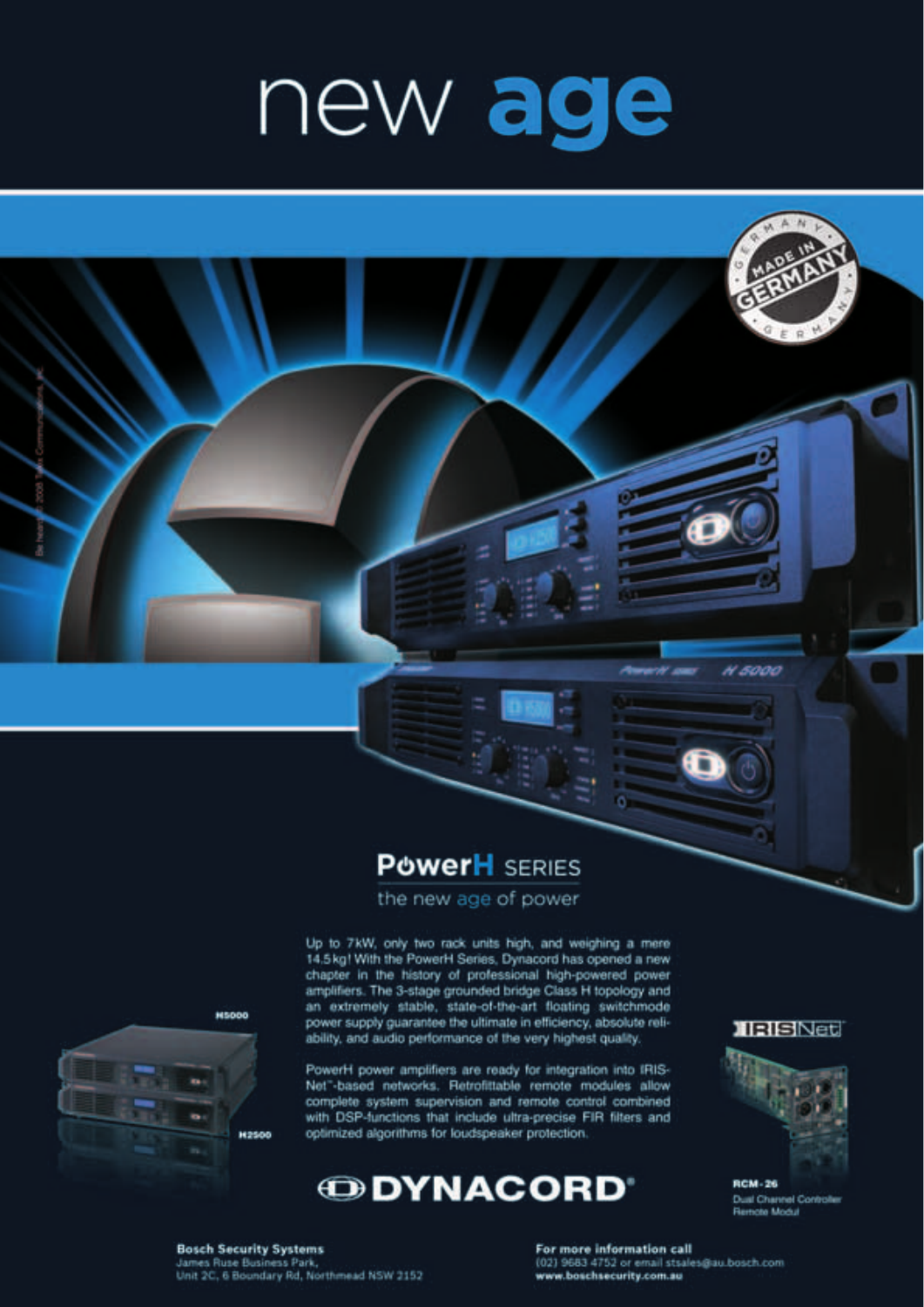#### CAMPUS MEGA TEST - REVIEW



Robert Sloss (Syntec), Susanne Seidel and Wolfgang Fraissinet

While they were in Sydney for the launch of the sound partnership with the Opera House, I had the opportunity to chat with Susanne Seidel and Wolfgang Fraissinet. These two hold senior positions in two of the world's best known microphone companies, so I was interested to get their views on their products, their customers and a bunch of other issues…

On the links between Sennheiser and Neumann…

Neumann is part of the Sennheiser group of companies, but they operate almost completely autonomously. R&D, which is critical to both companies, is undertaken separately and products are manufactured mostly in different factories. The product components which share manufacturing facilities are things like CNC machined casings which don't care where they're made.

On their products...

Sennheiser and Neumann serve slightly different markets – Neumann has historically been known for high quality studio condensers while Sennheiser's dynamic microphones have been widely known and used both in studios and in live environments. A conscious decision has been taken to stick with these markets and not cannibalise one another. Quality control is seen as fundamentally important to both companies and Wolfgang points out the 64 individual QC tests carried out by hand on each and every U87 to leave the factory.

On their relationship with their customers…

"We feel that we give our customers excellent ongoing support, which means they continue to have confidence in us. Our customers also are the main driver for our R&D. If our customers tell us they need it, we will try to make it." Susanne goes on to say that a significant part of their customer support network is the local distributor, Syntec International, who have a longstanding relationship with the Sennheiser group.

On the future of microphones…

We may see Sennheiser producing a limited range of digital mics using technology similar to that used in the Neumann Solution-D series, and there's no telling what other manufacturers are planning, but we're likely to remain in an analogue microphone world for the immediate future. Neumann are confident enough in the future of analogue microphones to be developing their own analogue mic pre, scheduled for release at AES in October. Wolfgang promises it will be "…ideal for all Neumann microphones…" and will have a number of unspecified "unique features". We'll just have to wait and see…

Even so, the market for the D-01 is probably reasonably limited – whether it's good value or not, there are only so many people with that kind of cash to throw at a microphone. I would suggest, however, that the cheaper kits are going to present a very attractive proposition to small studio operators otherwise faced with the purchase of a mic, pre and A-D converter.

#### **WIRING**

For those seeking to introduce digital mics to their existing studio, there may be a few teething troubles – since many studios are wired only for analogue mic signals, arrangements would need to be made for AES cables from the live room to the control room. For the purposes of our testing we ran the cables through the open doors of the airlock, but this is not a real solution. A similar issue can be raised about console inputs. Most digital consoles offer AES/EBU inputs as an option, but most have only one or two (if any) as standard. Both these issues can be rectified with a little bit of effort and some dollars and won't present an impediment to someone serious about going digital.

There is also an obvious niche for these mics in a live environment. Since the majority of digital production consoles now use remote I/O racks with interchangeable cards, optioning in some AES/EBU inputs is not difficult, and users won't need to upgrade their multicore to manage the digital format – just make sure the AES mic leads are clearly identified so you don't confuse them with the standard ones. The things would probably still work up to a point, but I can't imagine you'd get ideal performance from either analogue or digital.

The only other negative that I can see people identifying in this system is the absence of a preamp. While there are lots of people who swear that mic pres should be completely neutral and uncoloured, there are also lots of people who like to combine particular mics with particular preamps specifically because of the colouration they offer. If this is you, you may be happier staying in the analogue domain, at least for a little while. But for all those who want to hear the sound straight off the mic capsule, this is for you.